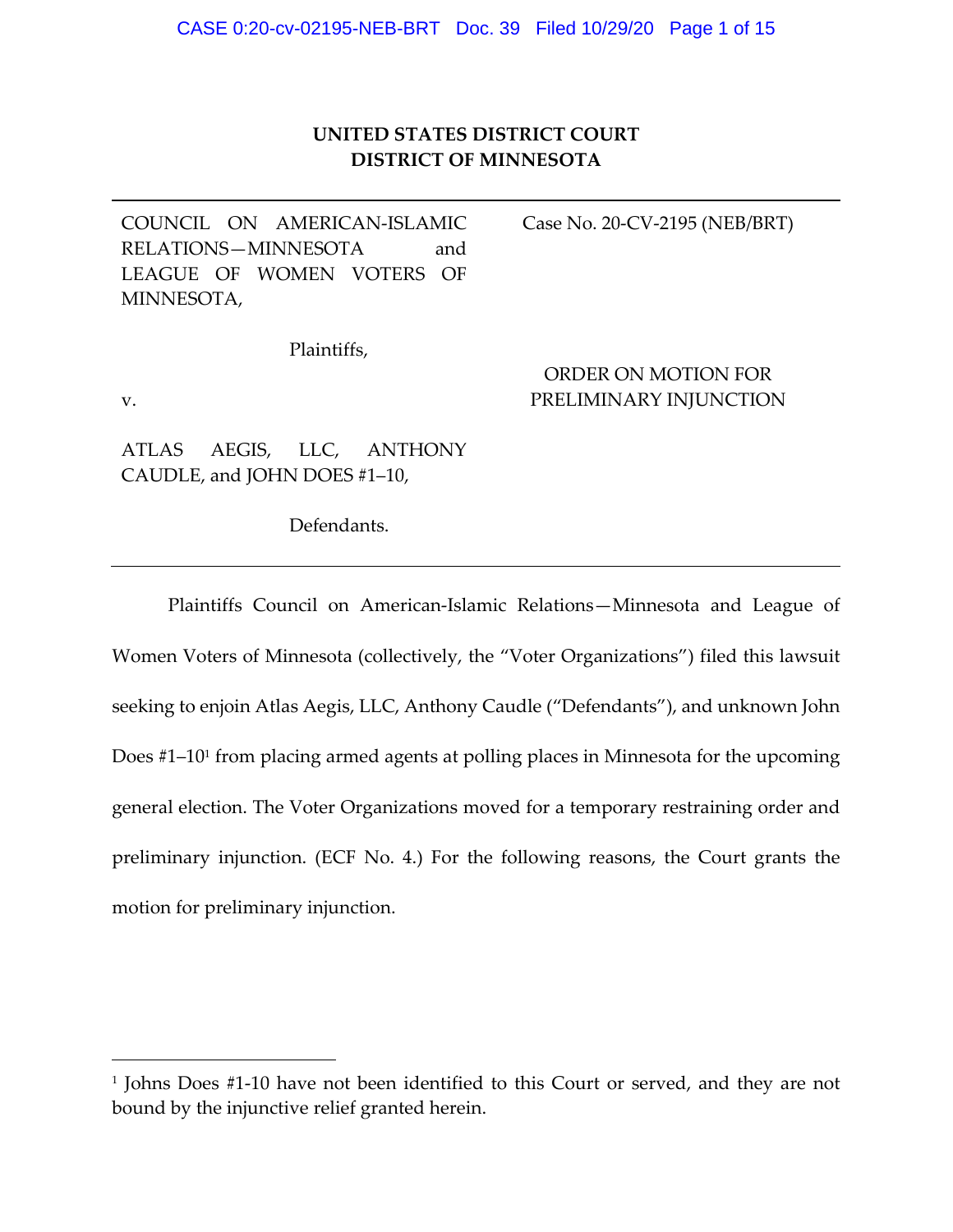#### **BACKGROUND**

The Voter Organizations are non-profit civic engagement organizations that work, among other things, to get out the vote. (ECF No. 1 ("Compl.") ¶¶ 8–9.) Atlas Aegis, LLC ("Atlas"), is a private security company that provides security services staffed by paramilitary personnel; Anthony Caudle is its chairman. (*Id.* ¶¶ 10–11.) John Doe 1 is an unknown Minnesota‐licensed private security firm that has allegedly contracted with Atlas; John Does 2–10 are several unknown parties, members of a "consortium of business owners and concerned citizens," who hired John Doe 1. (*Id.* ¶¶ 12–13, 20.)

On October 6, 2020, Atlas created a job posting for former special forces personnel to "protect election polls, local businesses and residences from looting and destruction" in Minnesota. (*Id.* ¶¶ 14–23.) After the posting went live, Caudle conducted an interview with journalists where he discussed the posting and stated that he was planning to send a "large contingent" of armed agents to Minnesota, and that their goal would be to prevent "antifa" from destroying election sites. (*Id.* ¶¶ 25–26.) Caudle said that the armed agents would step in if there was "an issue," and that the goal was to prevent a repeat of property damage from protests that occurred in Minneapolis and Saint Paul following the death of George Floyd in May 2020. (*Id.* ¶¶ 27–28.) After publication of Caudle's interview, many Minnesota elected officials and members of the public criticized the plan. (*Id.* ¶¶ 32–36.) Caudle, despite this criticism, refused to change Atlas' plans. The Voter Organizations have since diverted extensive resources to counter the perceived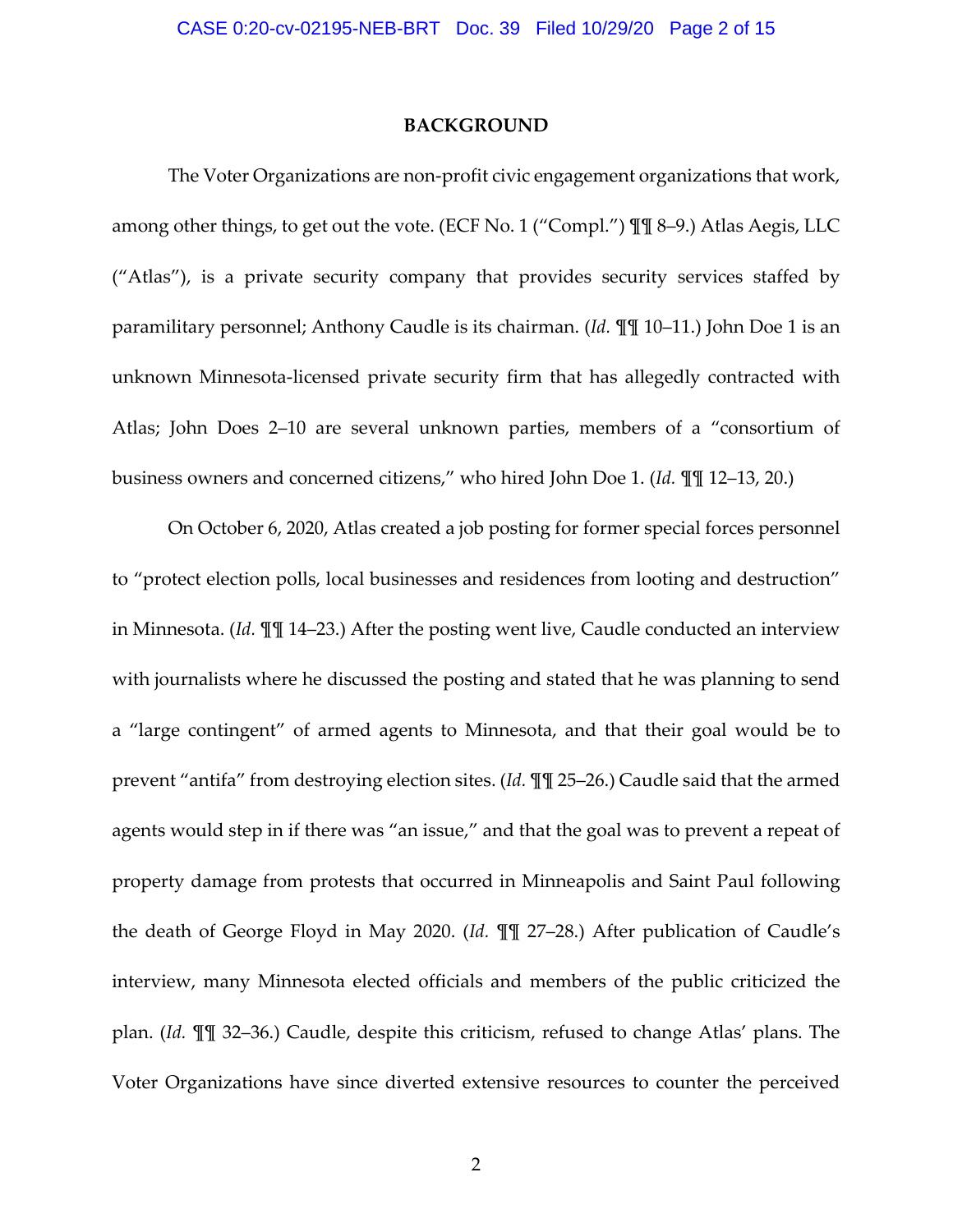#### CASE 0:20-cv-02195-NEB-BRT Doc. 39 Filed 10/29/20 Page 3 of 15

effects of Defendants' actions. (*Id.* ¶¶ 50–56.) For example, the Minneapolis City Clerk attests that since news of Caudle's interview and Atlas' plans broke: residents have expressed distress about security and harassment at polling places; polling site representatives have expressed concern over security, safety, and possible unrest at polling sites; public officials have sought information on the plans for polling site security; and two election judges have withdrawn due to concerns for their safety. (ECF No. 32 ¶ 8.) Likewise, the City of Saint Paul has articulated concern that, if Atlas is not enjoined from sending paramilitary personnel to the polls, voters will be intimidated, particularly because Saint Paul has a large population of minority voters who may be especially likely to be intimidated by Atlas' armed agents. (ECF No. 24 at 5–7; ECF No.  $25-1$  at  $1-2$ .)

After this motion was filed, but before the scheduled hearing, Minnesota Attorney General Keith Ellison entered into an Assurance of Discontinuance (the "Assurance") with Atlas (but not Caudle). (ECF No. 37‐1 ("Assurance").) In the Assurance, Atlas stated that it had misunderstood the parameters of the request for security and that no party had sought security for the polls on Election Day. (*Id.* ¶¶ 2–7.) Atlas also admitted that Caudle had spoken incorrectly with the media and stated that its intent was not to intimidate, coerce, or threaten voters. (*Id.* ¶¶ 7–8.) Atlas said that neither it nor any of its officers or employees were engaged to work in Minnesota in November 2020, nor would they be present in Minnesota in November 2020; Atlas also stated that it was unaware of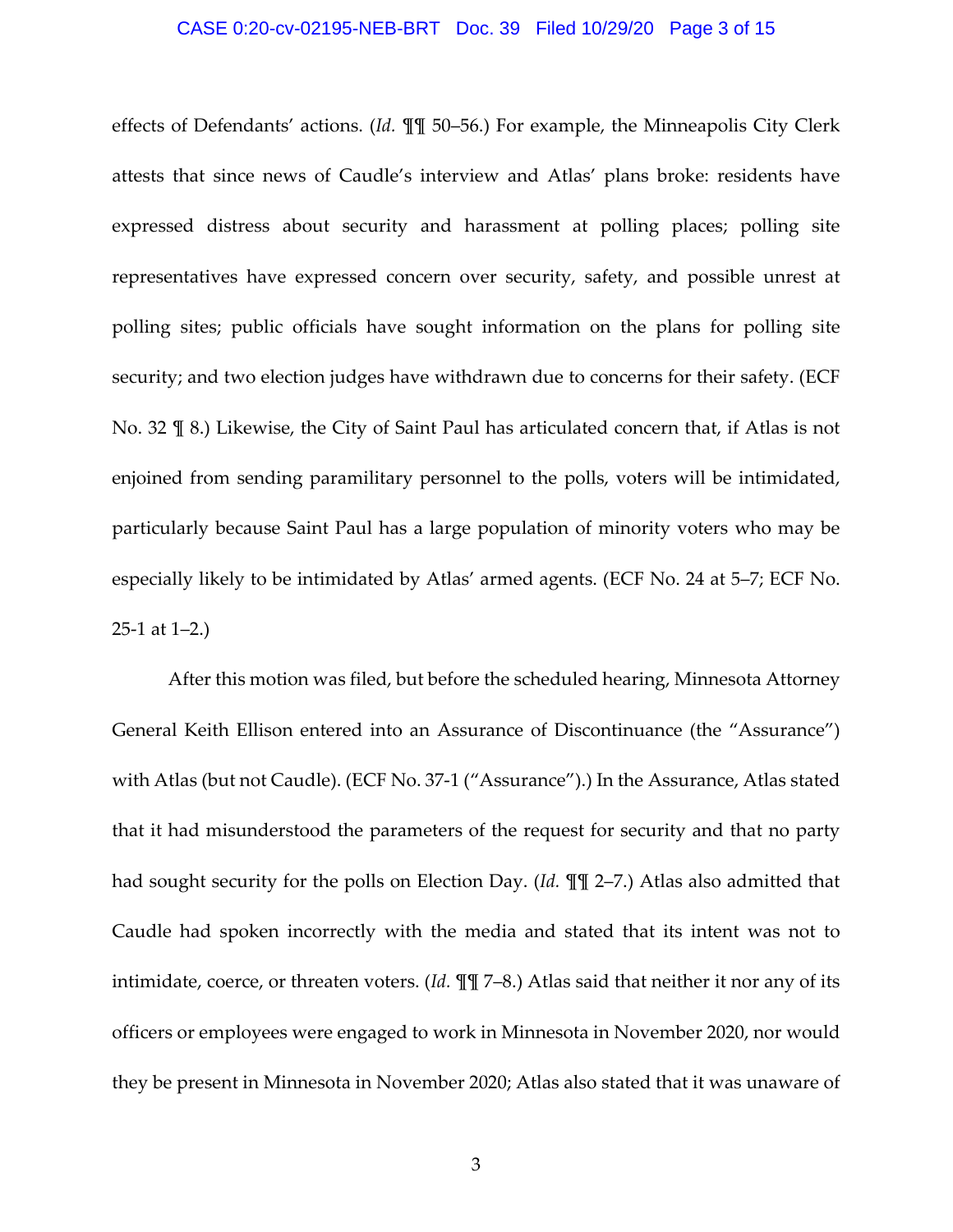#### CASE 0:20-cv-02195-NEB-BRT Doc. 39 Filed 10/29/20 Page 4 of 15

any groups or individuals that planned to provide election "security" at the polls. (*Id.* ¶¶ 9–11.) In the Assurance, Atlas (but not Caudle) agreed: (1) not to provide any protective services, as defined by Minnesota statute, from October 22, 2020, through January 1, 2022; (2) not to seek to intimidate voters in Minnesota or elsewhere; and (3) to clarify its job postings that election security was not part of the work. (*Id.* ¶¶ 13–15.) Atlas also agreed to a stayed \$50,000 civil penalty for violations. (*Id.* ¶ 17.) Atlas did not admit to any wrongdoing or violation of any federal or state statute. (*Id.* ¶¶ 19–21.)

The Voter Organizations allege that Defendants' actions have violated and will continue to violate Section 11(b) of the Voting Rights Act of 1965, which prohibits voter intimidation. 52 U.S.C. § 10307(b).

### **ANALYSIS**

The Voter Organizations ask the Court to enjoin Defendants from: (1) deploying armed agents within 2,500 feet of Minnesota polling places or otherwise monitoring Minnesota polling places during the general election; (2) threatening to do so; and (3) intimidating, threatening, or coercing Minnesota voters. (ECF No. 9 at 2.) The Voter Organizations also seek the disclosure of the identities of the John Doe defendants. (*Id.*)

## **I. Mootness**

At the outset, the Court must determine whether the Assurance in state court moots the request for injunctive relief here. The Court concludes that it does not.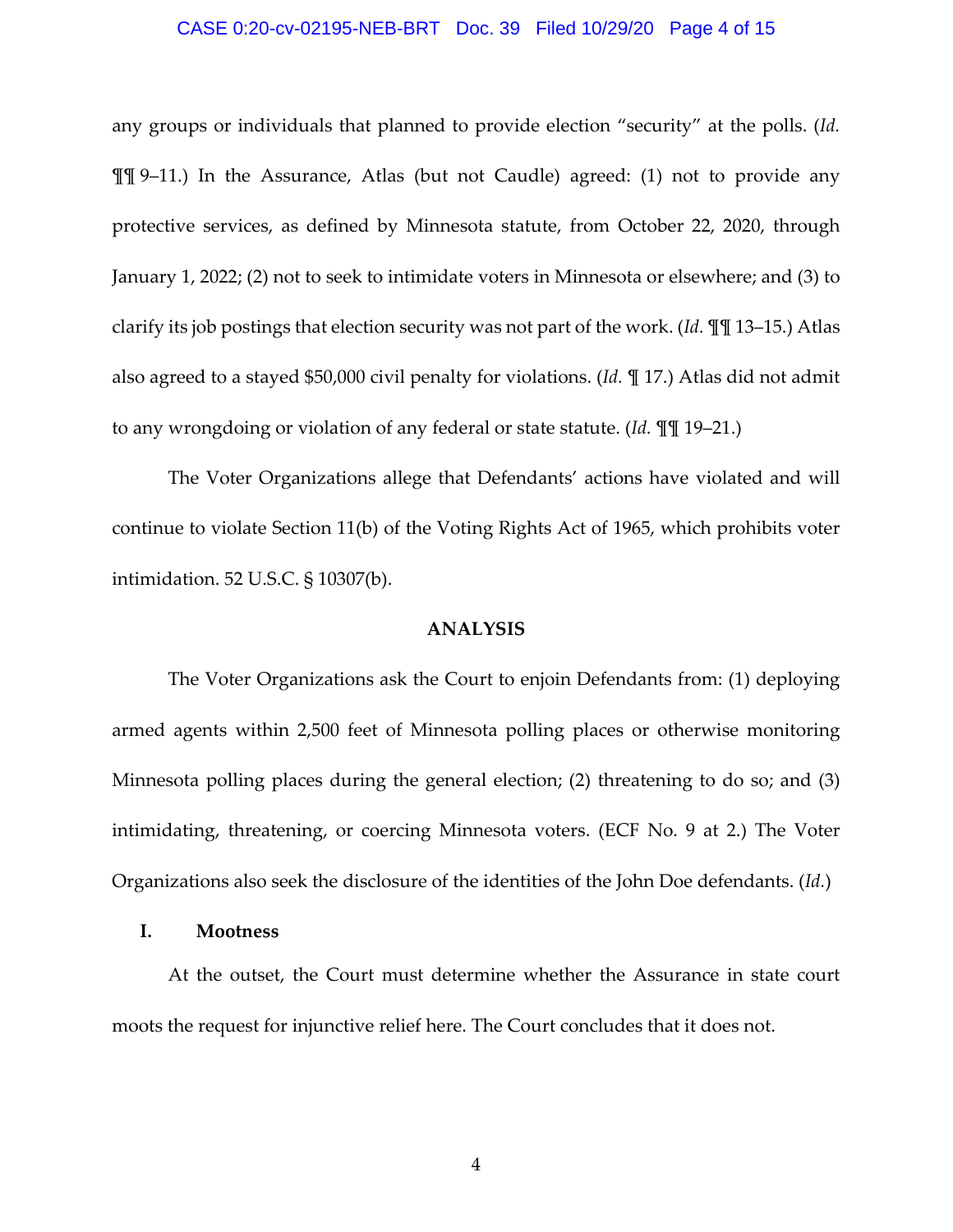#### CASE 0:20-cv-02195-NEB-BRT Doc. 39 Filed 10/29/20 Page 5 of 15

Article III limits the Court's jurisdiction to cases and controversies under the United States Constitution. U.S. Const. art. III, § 2. A case—or a claim for injunctive relief—is moot (and therefore no longer a case or controversy for Article III purposes) when the issues it presents are no longer "live" or when the parties no longer possess a "legally cognizable interest in the outcome." *Teague v. Cooper*, 720 F.3d 973, 976 (8th Cir. 2013) (internal quotation omitted).2

A claim for injunctive relief may become moot if challenged conduct permanently ceases. *Comfort Lake Ass'n v. Dresel Contracting, Inc.*, 138 F.3d 351, 354 (8th Cir. 1998). Generally, when there is no "reasonable expectation that the wrong will be repeated," a claim for injunctive relief is moot. *Id.* (internal quotation omitted). Although there is a higher standard when the defendant's own voluntary actions have mooted the controversy, such as when the change in the defendant's actions is prompted by the threat of enforcement, the question is whether there is a "realistic prospect that the violations alleged" will continue to occur notwithstanding the enforcement action. *Id.* at 355; *Mo. Prot. & Advoc. Servs., Inc. v. Carnahan*, 499 F.3d 803, 811 (8th Cir. 2007). "Mere voluntary cessation of a challenged action does not moot a case. Rather, a case becomes moot if subsequent events made it absolutely clear that the allegedly wrongful behavior could

<sup>&</sup>lt;sup>2</sup> The Court notes that mootness applies to both cases as a whole and particular requests for relief. *See Ohio v. U.S. EPA*, 969 F.3d 306, 309 (6th Cir. 2020) (recognizing a distinction between changed circumstances mooting a case and mooting a motion for preliminary injunctive relief). Accordingly, changed circumstances can moot a request for injunctive relief without mooting the whole case.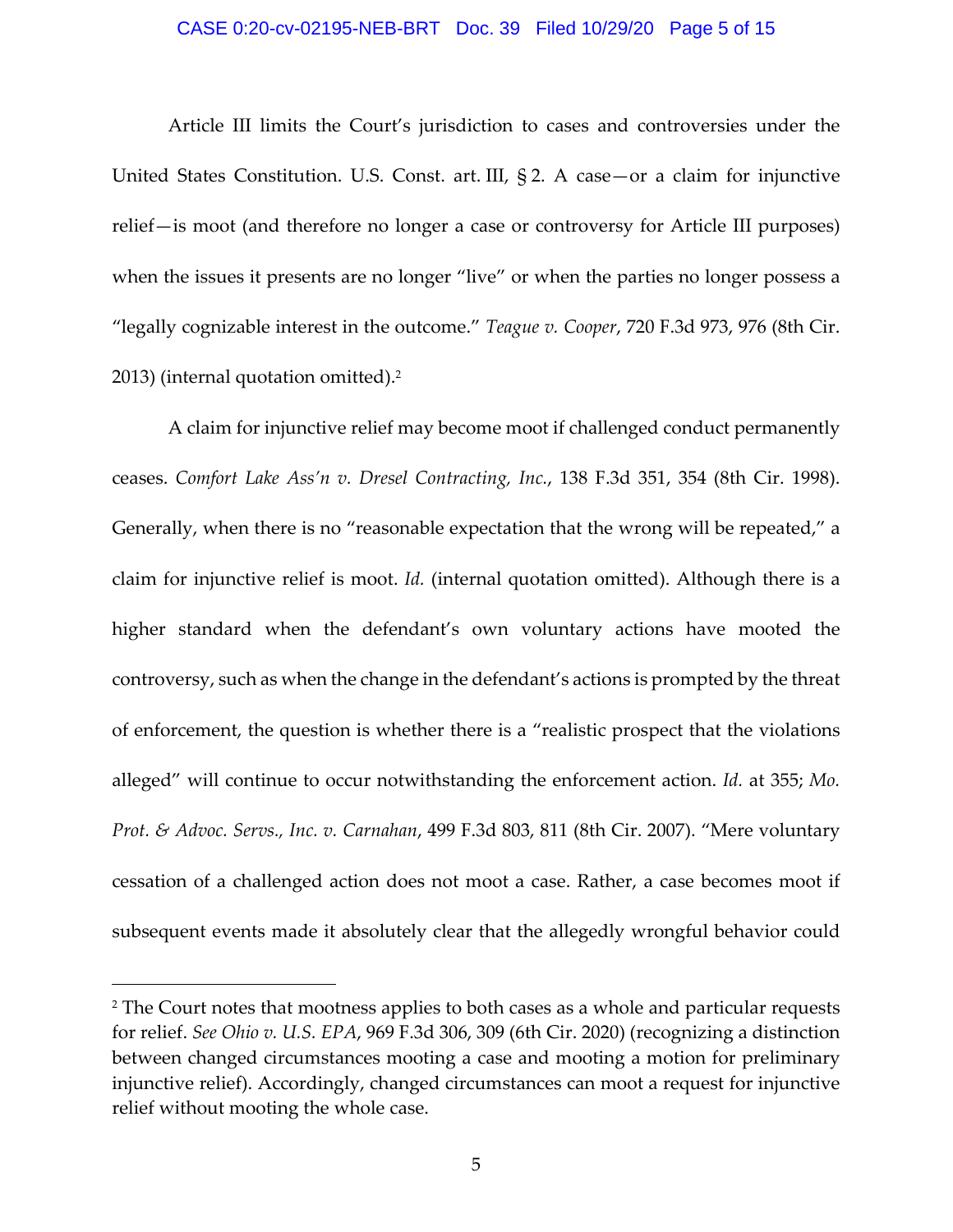#### CASE 0:20-cv-02195-NEB-BRT Doc. 39 Filed 10/29/20 Page 6 of 15

not reasonably be expected to occur." *Strutton v. Meade*, 668 F.3d 549, 556 (8th Cir. 2012) (internal quotation and citation omitted). In considering the issue of mootness, courts are skeptical of claims of mootness where the defendant "yields in the face of a court order" and argues that the case is moot, but does not admit that the complained‐of conduct was unlawful. *Hartnett v. Pa. State Educ. Ass'n*, 963 F.3d 301, 306 (3d Cir. 2020).

Defendants argue that the Assurance moots the request for injunctive relief because of its breadth: it enjoins Defendants from "doing anything that could be potentially viewed as being voter intimidation" and from being physically present in Minnesota until 2022. (ECF No. 35 at 7.) At argument,<sup>3</sup> Defendants asserted that the Assurance bound all Atlas employees, including Caudle,<sup>4</sup> from seeking to intimidate voters in Minnesota or elsewhere. The Voter Organizations, on the other hand, argued that the Assurance does not necessarily bind Caudle, that his statements should be viewed with skepticism, and that he has not publicly disclaimed his earlier comments.

Here, the Court cannot conclude that Defendants have met their burden to demonstrate mootness. One Defendant, Atlas, has agreed to a certain scope of restrained conduct in an agreement with the Minnesota Attorney General. (Assurance ¶¶ 13–15.)

<sup>&</sup>lt;sup>3</sup> Due to the shortened timeline of the case, not all arguments presented were in briefings filed with the Court.

<sup>4</sup> Caudle, in an affidavit filed with the Court, stated that he considered himself bound by the terms of the Assurance. (ECF No.  $36 \text{ } \mathcal{Z}$ )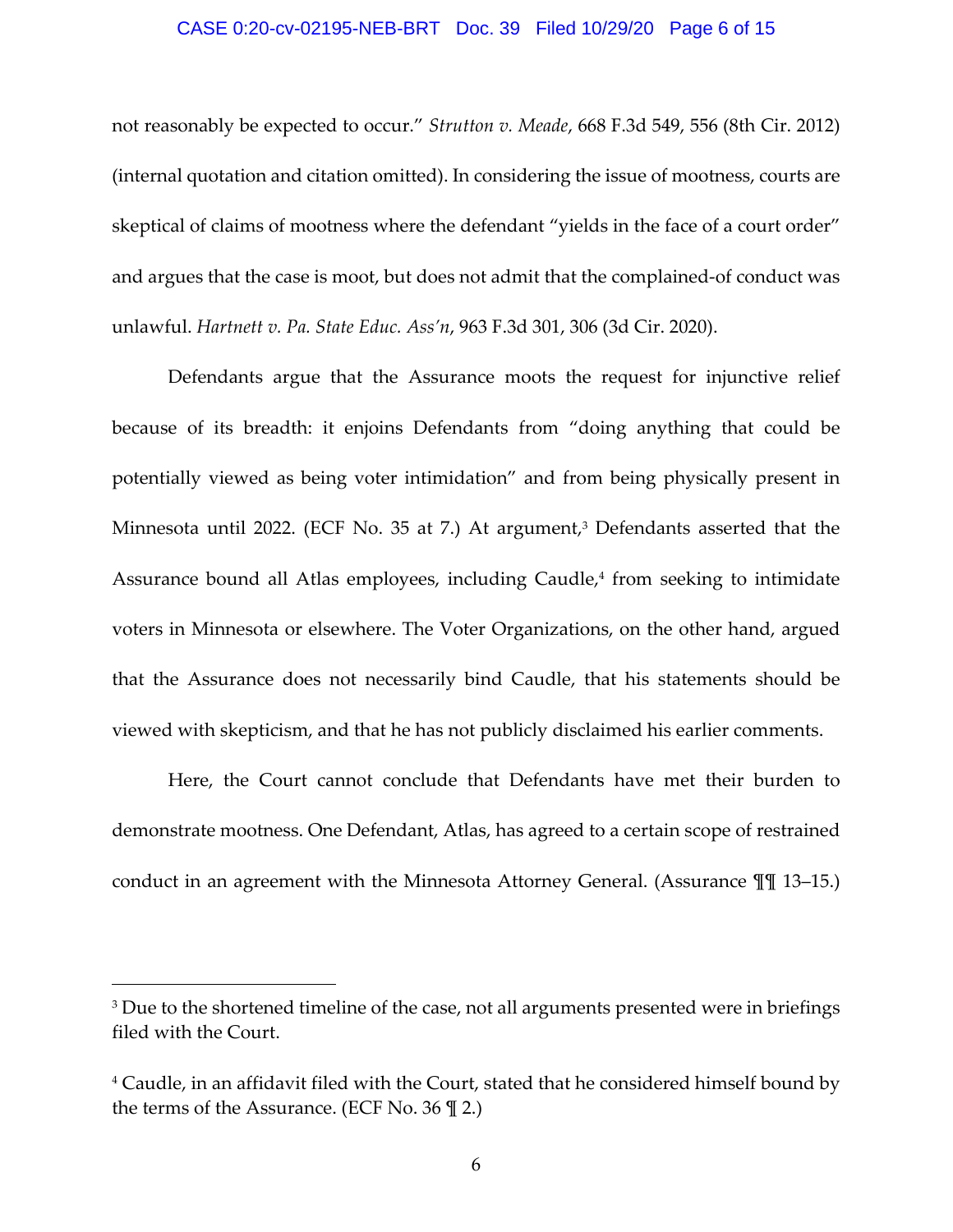#### CASE 0:20-cv-02195-NEB-BRT Doc. 39 Filed 10/29/20 Page 7 of 15

The Assurance does not moot either the controversy before this Court or the Voter Organizations' request for relief.

First, it is instructive to the Court that Atlas and Caudle had an opportunity for voluntary cessation when the public and elected officials criticized their planned conduct, and they chose to instead reaffirm their commitment to sending armed agents to Minnesota polling places. The behavior stopped only when faced with Attorney General action, and without any admission by Atlas that its conduct violated the law. "To be sure, the defendant's reason for changing its behavior is often probative of whether it is likely to change its behavior again." *Hartnett*, 963 F.3d at 306; *see also id.* (discussing the skepticism of courts when the defendant "assures us that the case is moot because the injury will not recur, yet maintains that its conduct was lawful all along").

Second, the Assurance binds only Atlas, not Caudle. (Assurance at 2.) Although Caudle has indicated that he will abide by the Assurance (ECF No. 36 ¶ 2), his affidavit is merely a piece of evidence for the Court to consider—it is not determinative, and must be weighed against Caudle's prior actions and statements.

Third, this case contrasts with most of the decided cases in this area. Many cases mooted in the context of cessation of the alleged unlawful conduct occur because one party no longer possesses an interest in the case's outcome—for example, a student who is no longer in school, *e.g.*, *DeFunis v. Odegaard*, 416 U.S. 312, 316–20 (1974); an inmate who is no longer in prison, *e.g.*, *Spencer v. Kemna*, 523 U.S. 1, 18 (1998); a law that is no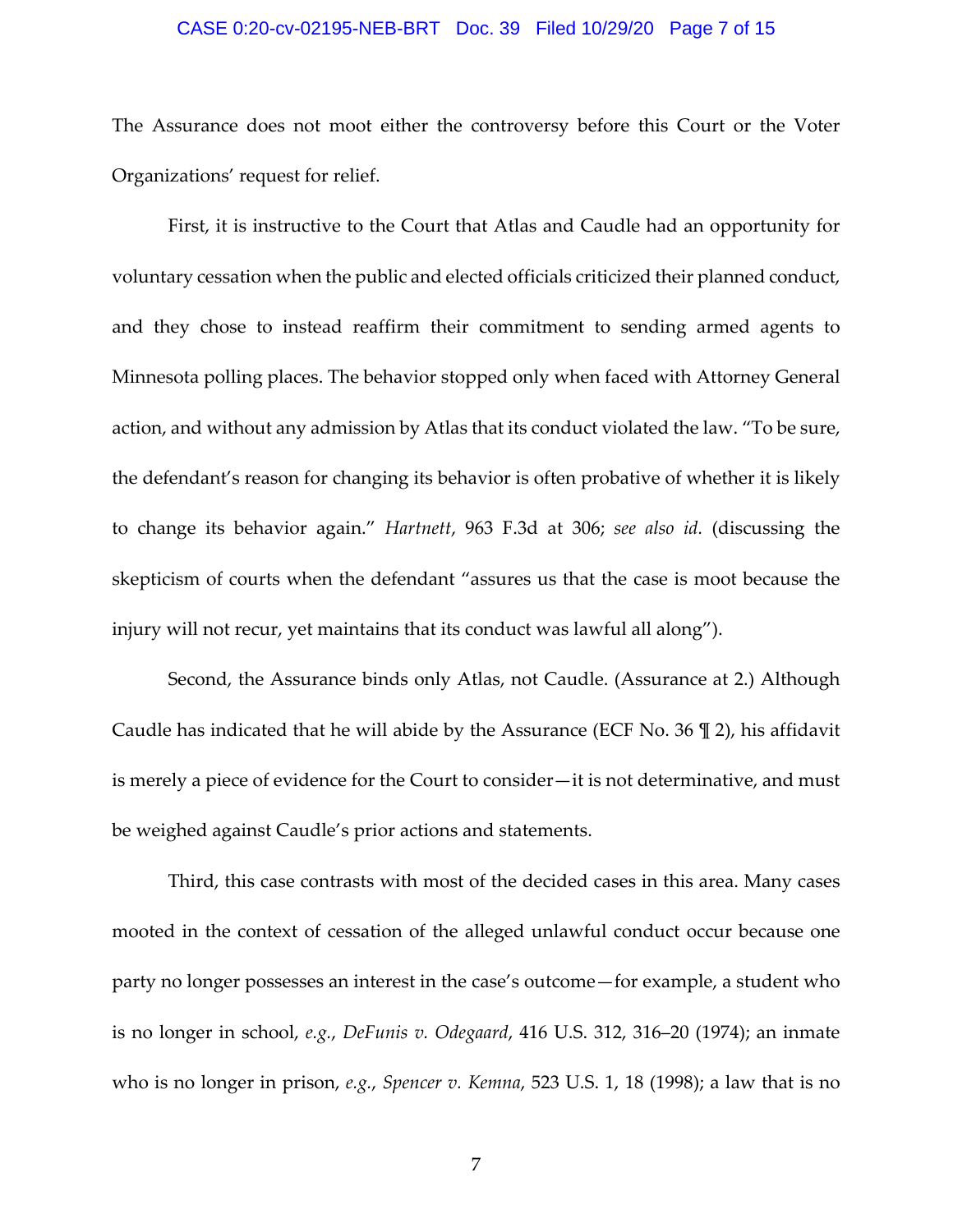### CASE 0:20-cv-02195-NEB-BRT Doc. 39 Filed 10/29/20 Page 8 of 15

longer on the books, *Teague*, 720 F.3d at 976; or a permit that has now been issued. *Miss. River Revival, Inc. v. City of Minneapolis*, 319 F.3d 1013, 1015–16 (8th Cir. 2003). Here, in contrast, the Voter Organizations continue to have a cognizable legal interest in the scope of the injunctive relief. Their concerns, although partially addressed by the Assurance, are not entirely covered by it.

Put another way, the Assurance lacks complete overlap with the requested relief in this Court. The reach of each court's jurisdiction is different, the parties are different, and the language is different. Because it is not clear that the Assurance covers all conduct that the Voter Organizations seek to enjoin, the Court must conclude, based on the record before it, that there remains a reasonable expectation that the wrong may continue. Therefore, the controversy remains live, the Voter Organizations continue to have a cognizable interest in the outcome, and the request for injunctive relief is not moot.

## **II. Preliminary Injunction**

A preliminary injunction is an extraordinary remedy that "should not be granted unless the movant, by a clear showing, carries the burden of persuasion." *Mazurek v. Armstrong*, 520 U.S. 968, 972 (1997) (emphasis omitted). In determining whether to issue injunctive relief, the Court applies the familiar *Dataphase* factors: (1) the movant's likelihood of success on the merits; (2) the threat of irreparable harm to the movant absent the injunction; (3) the balance of the harms between issuance and nonissuance of the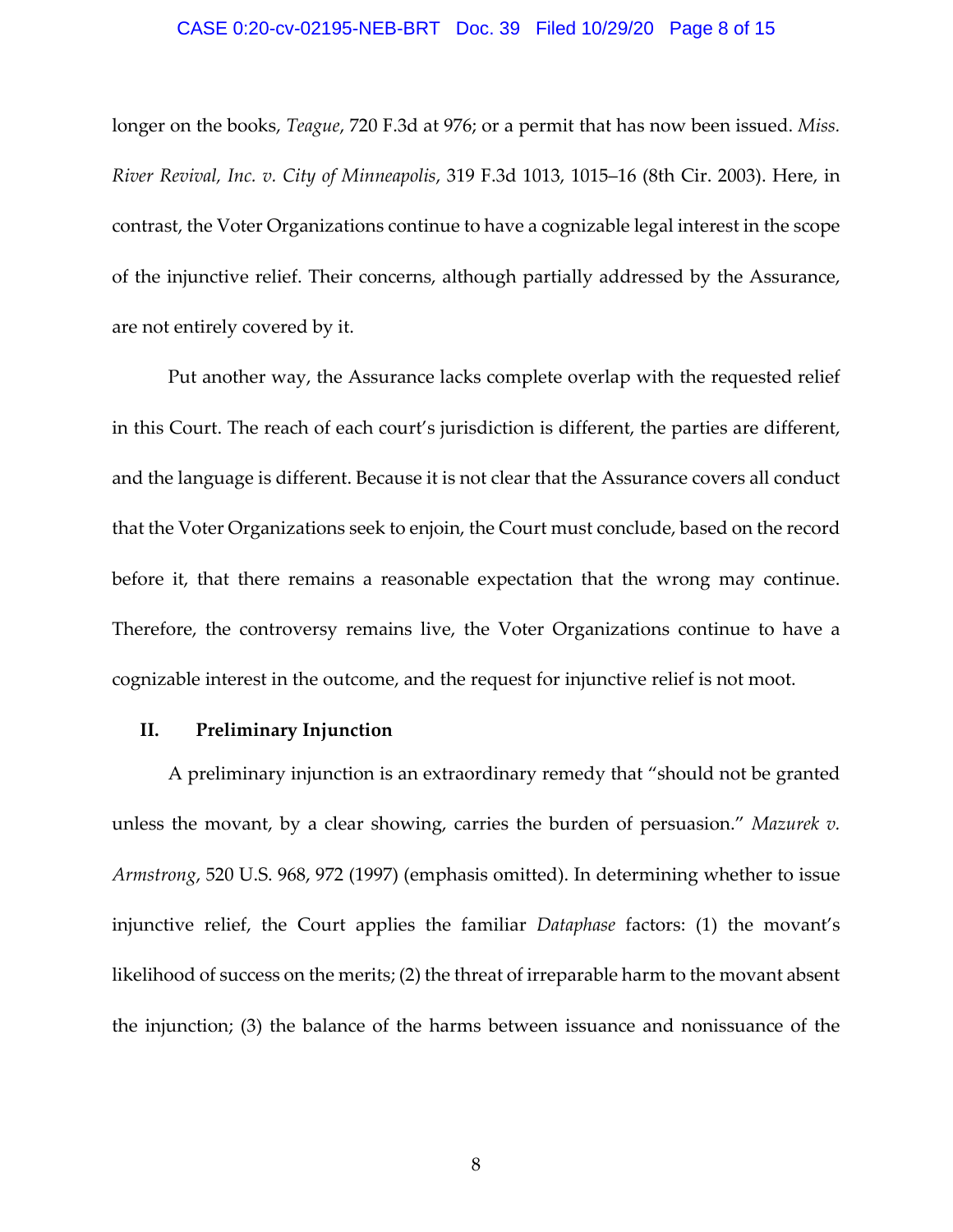#### CASE 0:20-cv-02195-NEB-BRT Doc. 39 Filed 10/29/20 Page 9 of 15

injunction; and (4) the public interest. *Dataphase Sys., Inc. v. C L Sys., Inc.*, 640 F.2d 109, 114 (8th Cir. 1981) (*en banc*).

## **A.** *Likelihood of Success on the Merits.*

Section 11(b) of the Voting Rights Act prohibits persons from intimidating, threatening, or coercing, or attempting to do so, those voting, attempting to vote, or aiding and encouraging others to vote.<sup>5</sup> 52 U.S.C. § 10307(b). To succeed on the merits of a claim under Section 11(b), a plaintiff must show that voters were intimidated, or that there was an attempt to intimidate voters, and that the defendant intended to intimidate voters.6 *Olagues v. Russoniello*, 770 F.2d 791, 804 (9th Cir. 1985). To obtain a preliminary injunction, then, the Voter Organizations must show that it is likely that the Defendants will attempt to intimidate voters or that their actions will do so, and that they likely have the intent to do so.

<sup>5</sup> The Voter Organizations have shown—at this stage—standing to bring this action, as they have been forced to divert resources form their primary missions in an effort to counter the Defendants' actions. (ECF No. 7 ¶¶ 19–21; ECF No. 8 ¶¶ 11–14); *Pavek v. Simon*, No. 19‐CV‐3000 (SRN/DTS), 2020 WL 3183249, at \*10 (D. Minn. June 15, 2020). Further, the Voter Organizations have shown—at this stage—standing on behalf of their members because their missions include efforts to increase voting and civic engagement. *Red River Freethinkers v. City of Fargo*, 679 F.3d 1015, 1022, 1027 (8th Cir. 2012); (ECF No. 8 ¶¶ 2–7, 13–14.)

<sup>6</sup> The Voter Organizations dispute the existence of an intent requirement. (ECF No. 5 at 16–17.) The Court need not determine this conclusively, because the Voter Organizations have shown sufficient evidence of subjective intent for purposes of issuing a preliminary injunction.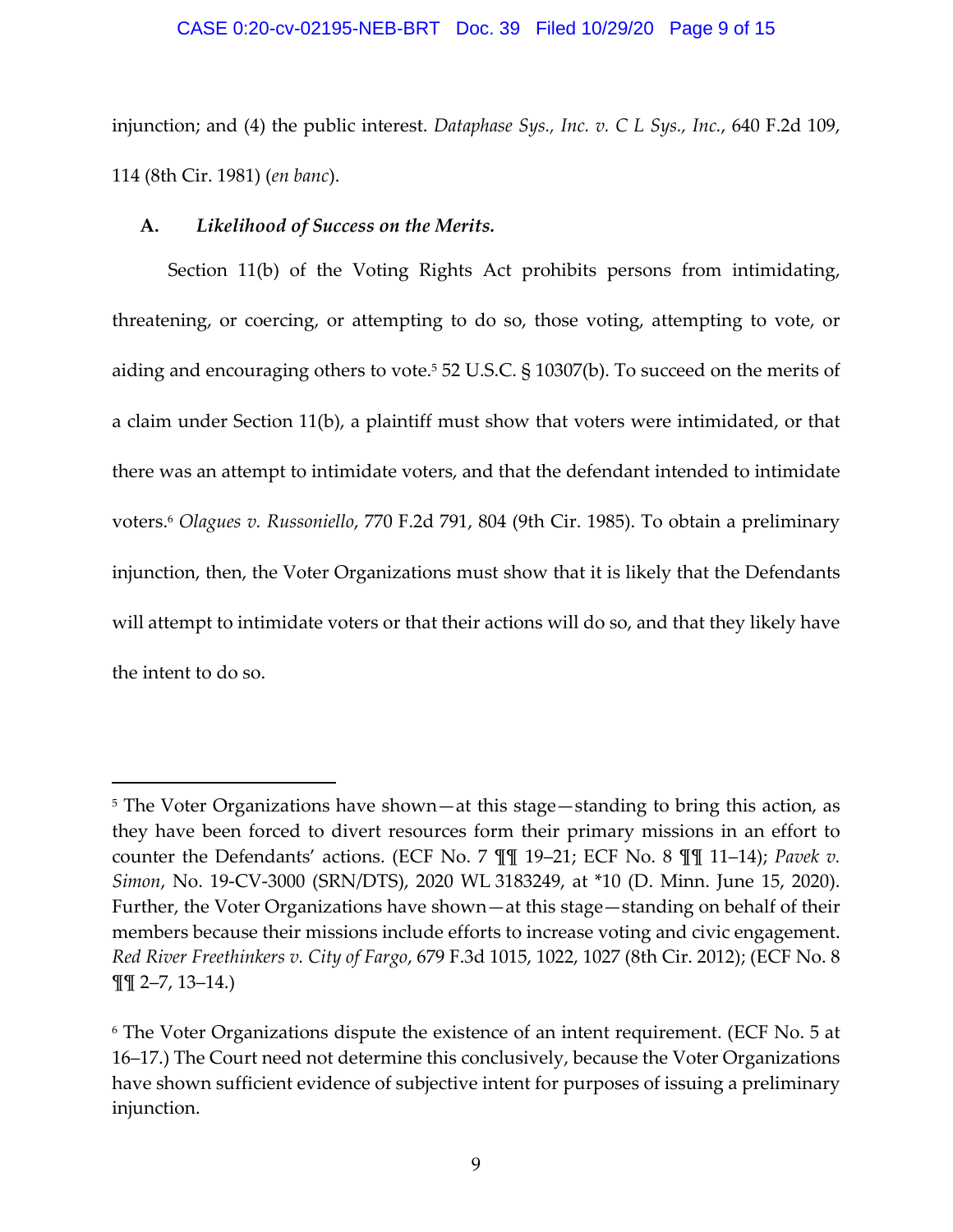### CASE 0:20-cv-02195-NEB-BRT Doc. 39 Filed 10/29/20 Page 10 of 15

The Voter Organizations have shown both. Caudle told the press that the personnel were to protect the polls from "antifa," an organization with a known political orientation, and that they were to prevent a repeat of the "antifa and Black Lives Matter protests" that occurred in the wake of George Floyd's death. (ECF No. 6‐2 at 2–4.) The presence of armed "guards" at the polls with no connection to state government is certainly likely to intimidate voters. The record reflects that Minnesota residents have already expressed substantial concerns about voting in person on Election Day, Minnesota elected officials have requested information about these activities, and Minneapolis has lost election judges as a result of Defendants' conduct. (ECF No. 32 \frac{8}\$ 8.) Saint Paul, too, has expressed serious concerns over the actions of Defendants leading to voter intimidation. (ECF No. 24 at 5–7.)

As to subjective intent, Atlas' executive vice president has acknowledged the threatening presence of its personnel, stating that "armed uniform security personnel will always look menacing." (Compl. ¶ 31.) This potential effect is particularly concerning if the armed agents give themselves discretion to step in when, in their subjective view, "there is an issue." (*Id.* ¶ 27.) And, as Caudle has admitted, the goal of this exercise is to prevent a repeat of what happened in Minneapolis and Saint Paul when groups of a certain ideology protested—implying that the aim is at a particular group or groups of individuals.

The Voter Organizations have shown a likelihood of success on the merits.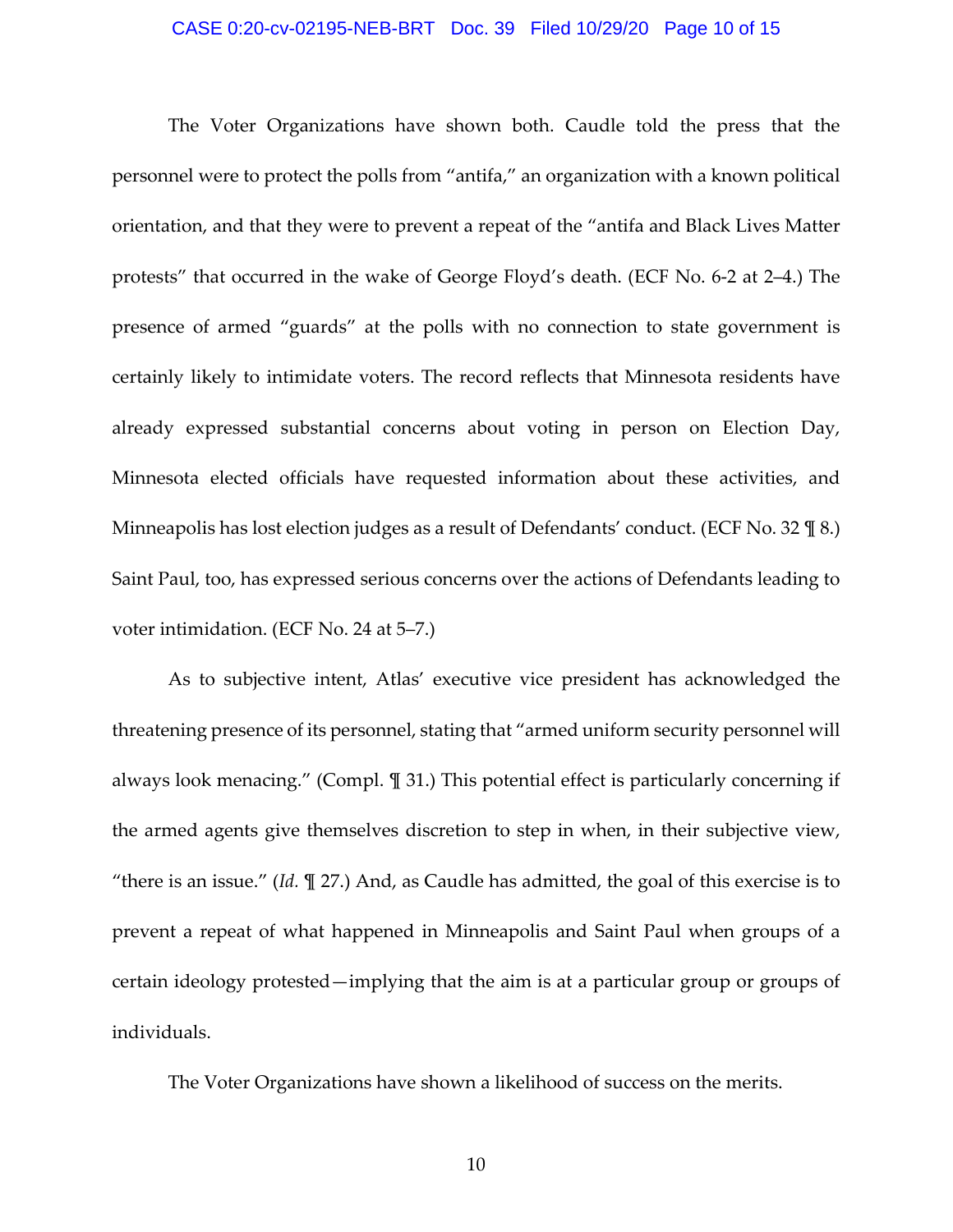## **B.** *Irreparable Injury*

The Voter Organizations have demonstrated that they will suffer irreparable injury in the absence of injunctive relief. An injury to the right to vote is an irreparable one because "once the election occurs, there can be no do‐over and no redress." *League of Women Voters of N.C. v. North Carolina*, 769 F.3d 224, 247 (4th Cir. 2014). Defendants do not contest this point. As organizations that have established standing on behalf of their members because their members may be intimidated (and their right to vote consequently injured), the Voter Organizations have established irreparable injury as well.

# **C.** *The Public Interest and Balance of the Harms*

The balance of harms and public interest in this case favor issuing a preliminary injunction. In balancing the harms, the Court assesses the harm the movant would suffer absent the injunctive relief, as well as the harm other interested parties would suffer if it issues. *Pottgen v. Mo. State High Sch. Activities Ass'n*, 40 F.3d 926, 928 (8th Cir. 1994). The Voter Organizations, as noted above, will suffer continued harm by having to divert resources to counter the perceived effects of the actions of the Defendants. Voters have a strong interest in remaining free from intimidation and in the fair and impartial administration of elections. *League of Women Voters of U.S. v. Newby*, 838 F.3d 1, 12 (D.C. Cir. 2016); *Craig v. Simon*, No. 20‐CV‐2066 (WMW/TNL), 2020 WL 5988497, at \*9 (D. Minn. Oct. 9, 2020). The public, too, has a strong interest in the free and fair conduct of elections,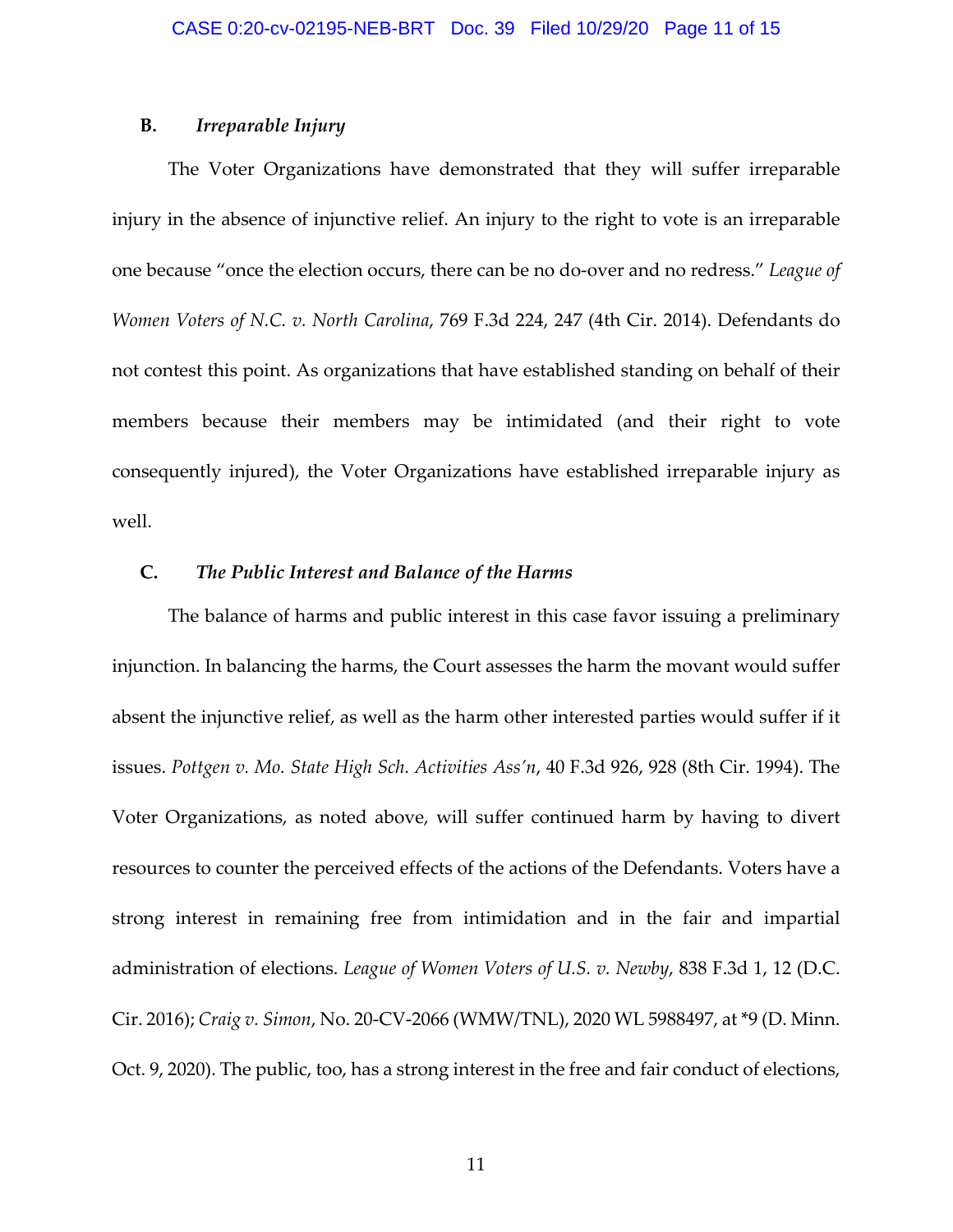### CASE 0:20-cv-02195-NEB-BRT Doc. 39 Filed 10/29/20 Page 12 of 15

because the right to vote is fundamental to the constitutional structure of the nation. *Burdick v. Takushi*, 504 U.S. 428, 433 (1992). Conversely, although Defendants have an interest in conducting their business as contracted, there can be no legally-protectable interest in intimidating voters, as the Voting Rights Act makes such conduct unlawful. 52 U.S.C. § 10307(b). Accordingly, the public interest and balance of harms weigh in favor of injunctive relief.

After weighing the *Dataphase* factors, the Court concludes that issuance of a preliminary injunction is merited because the Voter Organizations have established a likelihood that they will succeed on the merits of their claims, will suffer irreparable injury in the absence of injunctive relief, and that the balance of harms and public interest weigh in favor of an injunction.

## **III. Bond Requirement**

Rule 65(c) permits the Court to issue a preliminary injunction "only if the movant gives security in an amount that the court considers proper to pay the costs and damages sustained by any party found to have been wrongfully enjoined or restrained." Fed. R. Civ. P. 65(c). In setting security, however, the amount "rests within the sound discretion of the trial court." *Richland/Wilkin Joint Powers Auth. v. U.S. Army Corps of Eng'rs.*, 826 F.3d 1030, 1043 (8th Cir. 2016). If the public interest favors it, the Court may waive the bond requirement. *Id.* The Court here imposes a bond of \$5,000.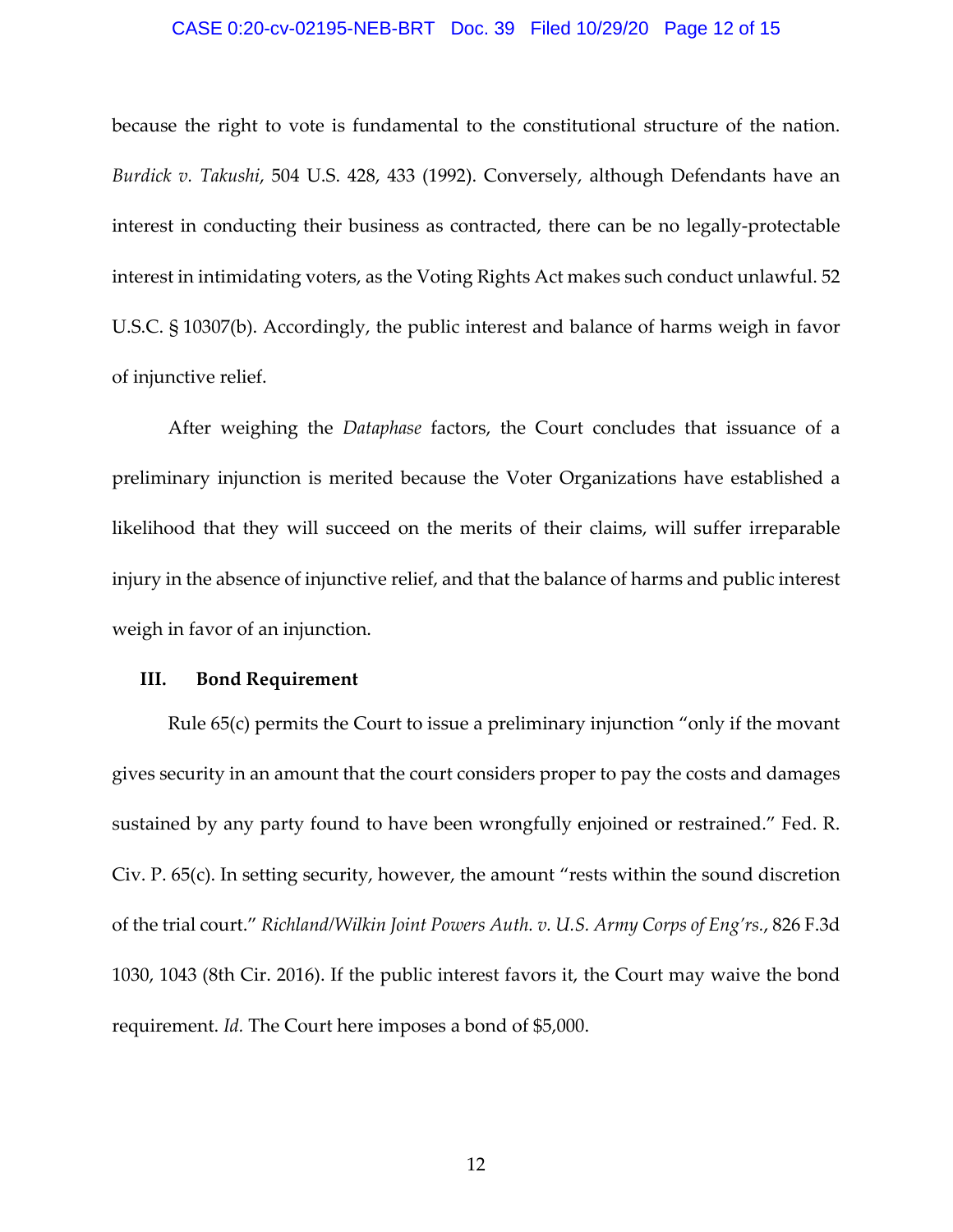#### **IV. John Doe Defendants**

The Court treats the Voter Organizations' request for disclosure of the identities of John Does #1–10 as a request for expedited discovery. In considering a motion for expedited discovery, courts apply one of two standards: either a "good cause" standard, or one similar to that of a preliminary injunction. *E.g., Meritain Health, Inc. v. Express Scripts, Inc.*, No. 4:12‐CV‐266‐CEJ, 2012 WL 1320147, \*1 (E.D. Mo. Apr. 17, 2012). Although the Eighth Circuit has not adopted either formulation, courts within it usually apply the "good cause" standard. *Oglala Sioux Tribe v. Van Hunnik*, 298 F.R.D. 453, 455 (D.S.D. 2014); *see Bonus of Am., Inc. v. Angel Falls Servs., L.L.C.*, No. 10‐CV‐2111 (DSD/FLN), 2010 WL 2218574, at \*4 (D. Minn. May 28, 2010) ("The court finds that expedited discovery is warranted in this case.").

Under the good cause standard, the party seeking expedited discovery must show that the need for expediting, "in consideration of administration of justice, outweighs prejudice to the responding party." *Meritain Health*, 2012 WL 1320147, at \*1. Common factors that courts consider include: (1) the existence of a motion for preliminary injunction; (2) the breadth of the request for discovery; (3) the purpose for the request; (4) the burden of compliance; and (5) how far in advance of the usual discovery process the party made the request. *Id.* at \*2.

Here, the factors weigh in favor of ordering expedited discovery. A motion for preliminary injunction is pending before the Court. (ECF No. 4.) The discovery request is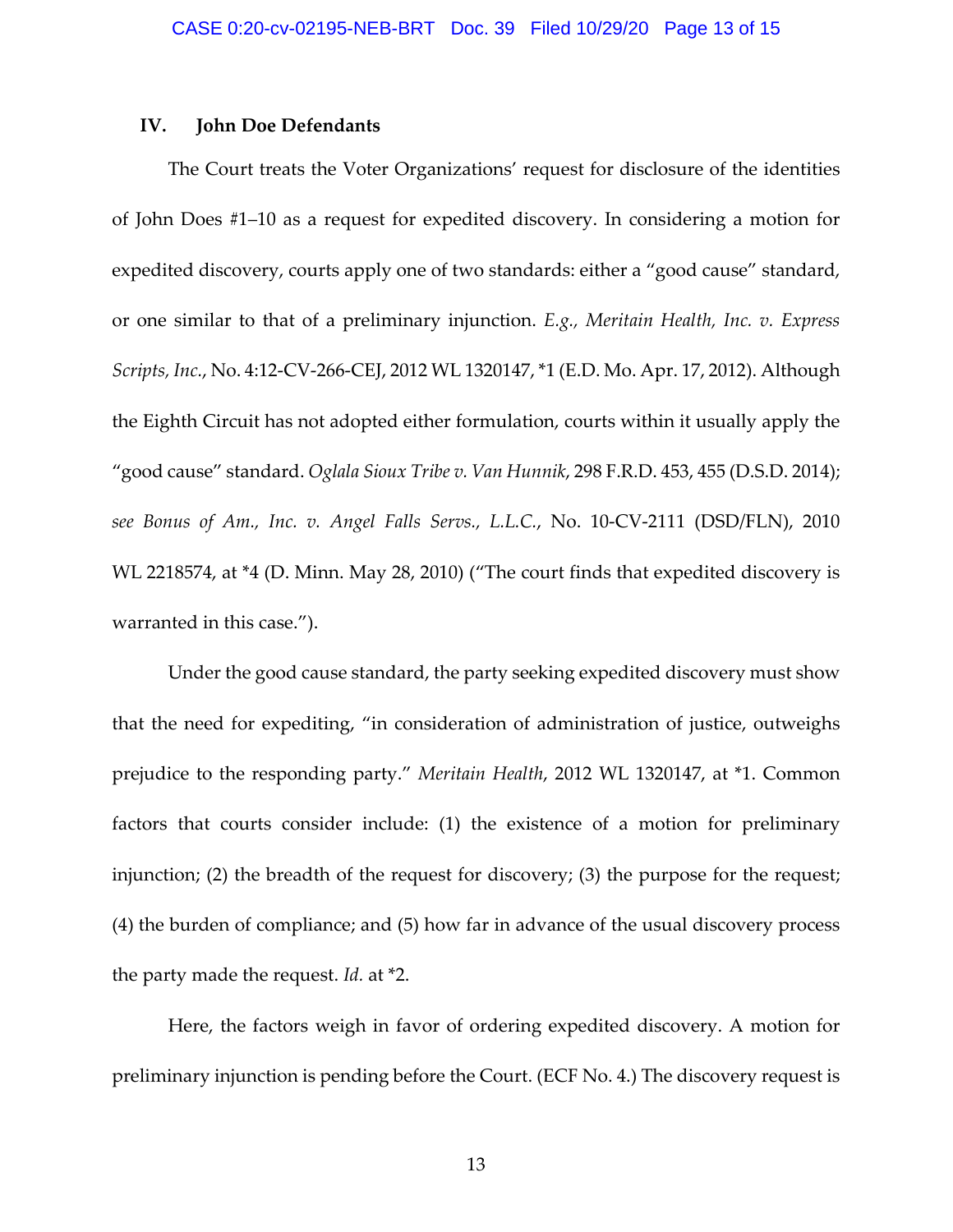### CASE 0:20-cv-02195-NEB-BRT Doc. 39 Filed 10/29/20 Page 14 of 15

narrow, encompassing only the "available names, telephone numbers, email and mailing addresses of John Does #1–10." (ECF No. 9 at 2.) The Voter Organizations seek this information in order to identify any other potential parties to the suit. Due to the narrow nature of the request, the burden of compliance is low. Finally, although the request is made in advance of the usual discovery process, this is not enough to overcome the other factors.

There is good cause here to expedite discovery of the information the Voter Organizations seek. The disclosure of the identities of John Does #1–10 will ensure that all parties to this case receive proper notice of it through service of process.

## **CONCLUSION**

Based on the foregoing and on all the files, records, and proceedings herein, IT IS HEREBY ORDERED THAT:

- 1. The Voter Organizations' motion for a preliminary injunction (ECF No. 4) is GRANTED;
- 2. An injunction is hereby entered against Defendants as follows:
	- a. Defendants are ENJOINED from: (i) deploying armed agents within 2,500 feet of Minnesota polling places or otherwise monitoring Minnesota polling places both during early in‐person voting and on Election Day, November 3, 2020; (ii) threatening to deploy armed agents to Minnesota polling places; and (iii) otherwise intimidating,